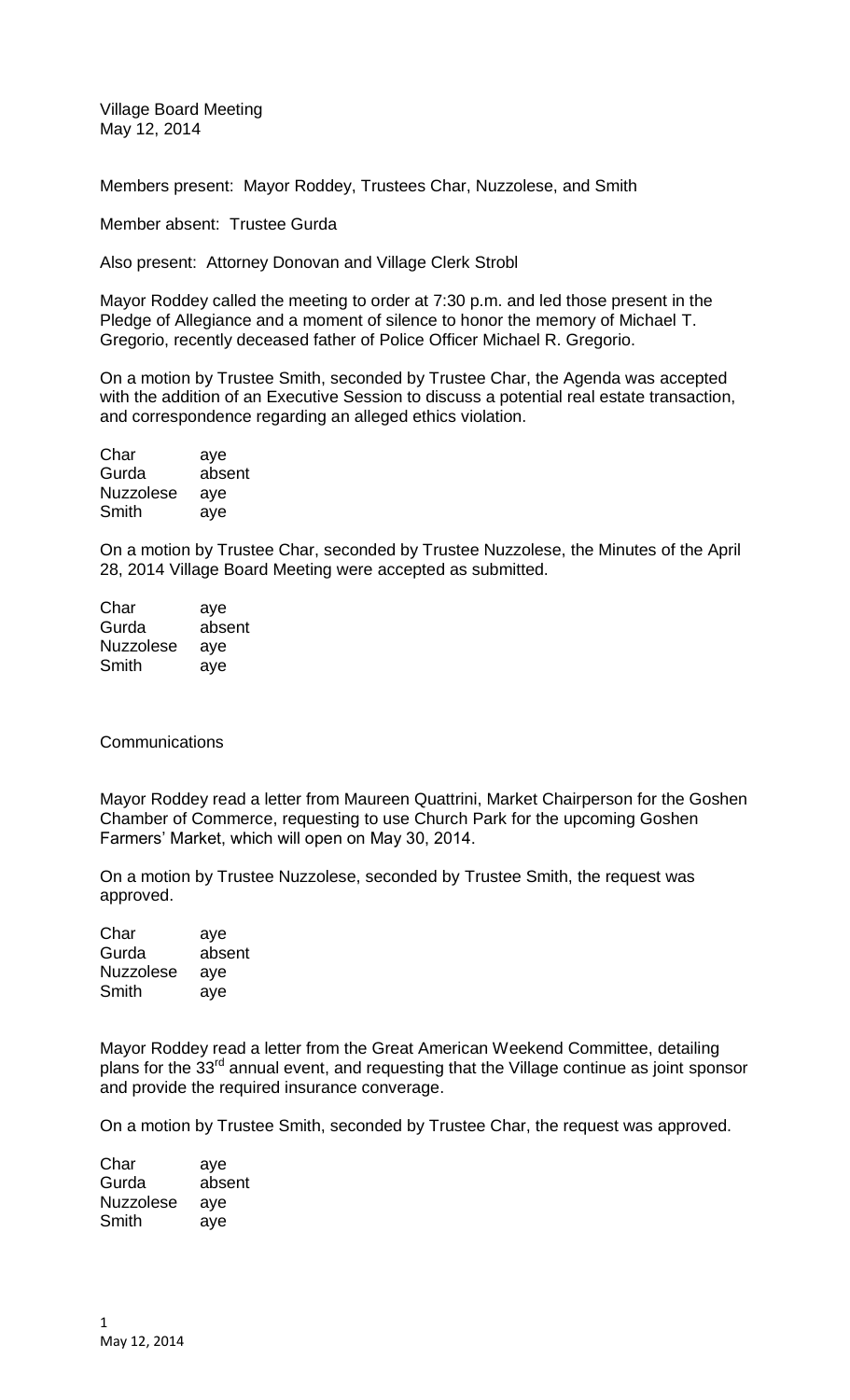The Board reviewed an additional letter from the Great American Weekend Committee, requesting permission to place signs in various locations. The request had been reviewed by the Building Inspector, who had no objections.

On a motion by Trustee Char, seconded by Trustee Nuzzolese, permission was granted for the signs.

Char aye Gurda absent Nuzzolese aye Smith aye

The Board reviewed two letters of request from Craft 47, a restaurant located at 47 West Main Street, and written comments on the requests from Chief Watt. Written comments on the first request, for permission to serve on the sidewalk, were also received from Building Inspector Lewis.

Mayor Roddey suggested that the first request be approved, pending acceptance by the Village Board of the site plan, and the applicant obtaining the necessary approvals from the State Liquor Authority. Attorney Donovan added that the Board may want to indicate that the request is for the year 2014, and that approval is subject to submission of the required permit application.

On a motion by Trustee Char, seconded by Trustee Nuzzolese, the request was approved, subject to the requirements stated by Mayor Roddey and Attorney Donovan.

Char aye Gurda absent Nuzzolese aye Smith aye

Discussion was held regarding the requests being from noon until dusk. It was noted that the permit application includes requested hours for the event.

On a motion by Trustee Char, seconded by Trustee Smith, the request to use Market Street as a Beer Garden during the Great American Weekend was approved, subject to the same requirements as the request to serve on the sidewalk.

Char aye Gurda absent Nuzzolese aye Smith aye

Mayor Roddey read a standard notification from Catherine's Restaurant, indicating an Alcoholic Beverage License renewal.

The Board reviewed a request from DPW Superintendent Birney for permission to hire two part-time seasonal employees. Following discussion it was determined that further information would be requested.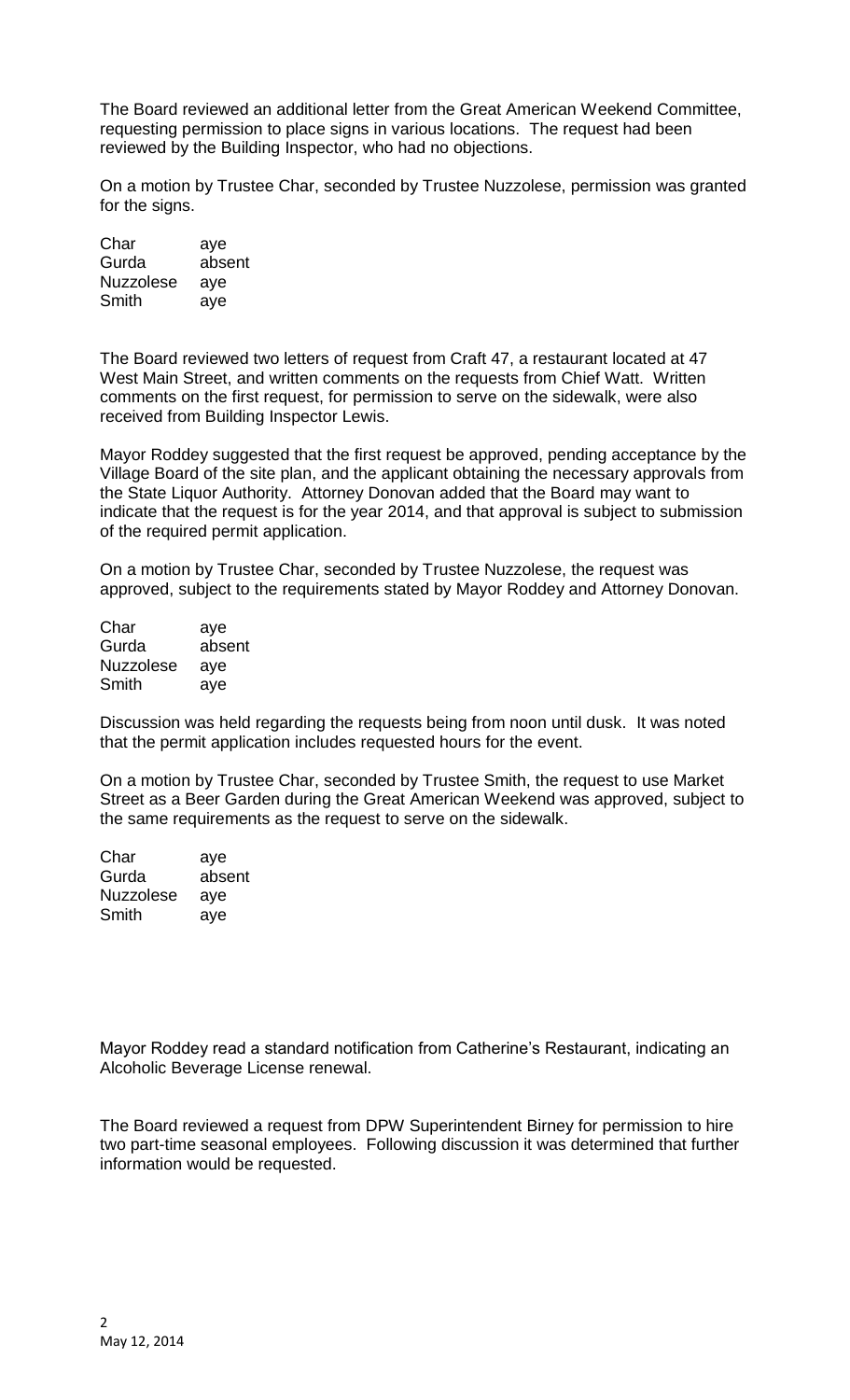#### Items of Business

On a motion by Trustee Char, seconded by Trustee Nuzzolese, bills as examined by members of the Board were approved in accordance with Abstract 2013/2014 number 15, check numbers 6960 through 7046, in the amount of \$1,182,223.27.

Char aye Gurda absent Nuzzolese aye Smith aye

Trustee Nuzzolese moved the following, which was seconded by Trustee Smith:

**WHEREAS,** the Village of Goshen has received a total of thirteen (13) bid proposals for the CRV Well Pumping Facility, five (5) for General Construction and eight (8) for Electrical Work; and

**WHEREAS,** the three (3) lowest proposals for each contract were carefully reviewed and references were checked, showing all six (6) proposals to be complete; and

**WHEREAS,** Coppola Services, Inc. is the lowest bidder for General Construction, with a base bid amount of \$699,890.00, and Whalen Electric LLC is the lowest bidder for Electrical Work, with a base bid amount of \$99,600.00; and

**WHEREAS,** Bipin Gandhi, P.C. has determined that the contractors are equipped and the performance records are satisfactory for completion of this type of project;

#### **NOW, THEREFORE,** it is hereby

**RESOLVED,** that the CRV Well Pumping Facility General Construction project be awarded to Coppola Services, Inc., and the Electrical Work be awarded to Whalen Electric LLC.

| Char             | aye    |
|------------------|--------|
| Gurda            | absent |
| <b>Nuzzolese</b> | aye    |
| Smith            | aye    |

Trustee Smith offered the following resolution and moved its adoption:

BE IT RESOLVED: to amend the 2014/2015 Budget cover page to affect a correction to the Total Assessed Valuation, as provided by Orange County Real Property Tax, and adjust the tax rate accordingly. It is understood that no change is required to be made to the content of the Budget, or to the total amount to be raised by taxes.

The foregoing resolution was seconded by Trustee Char, and a vote resulted as follows:

| Char             | aye    |
|------------------|--------|
| Gurda            | absent |
| <b>Nuzzolese</b> | aye    |
| Smith            | ave    |